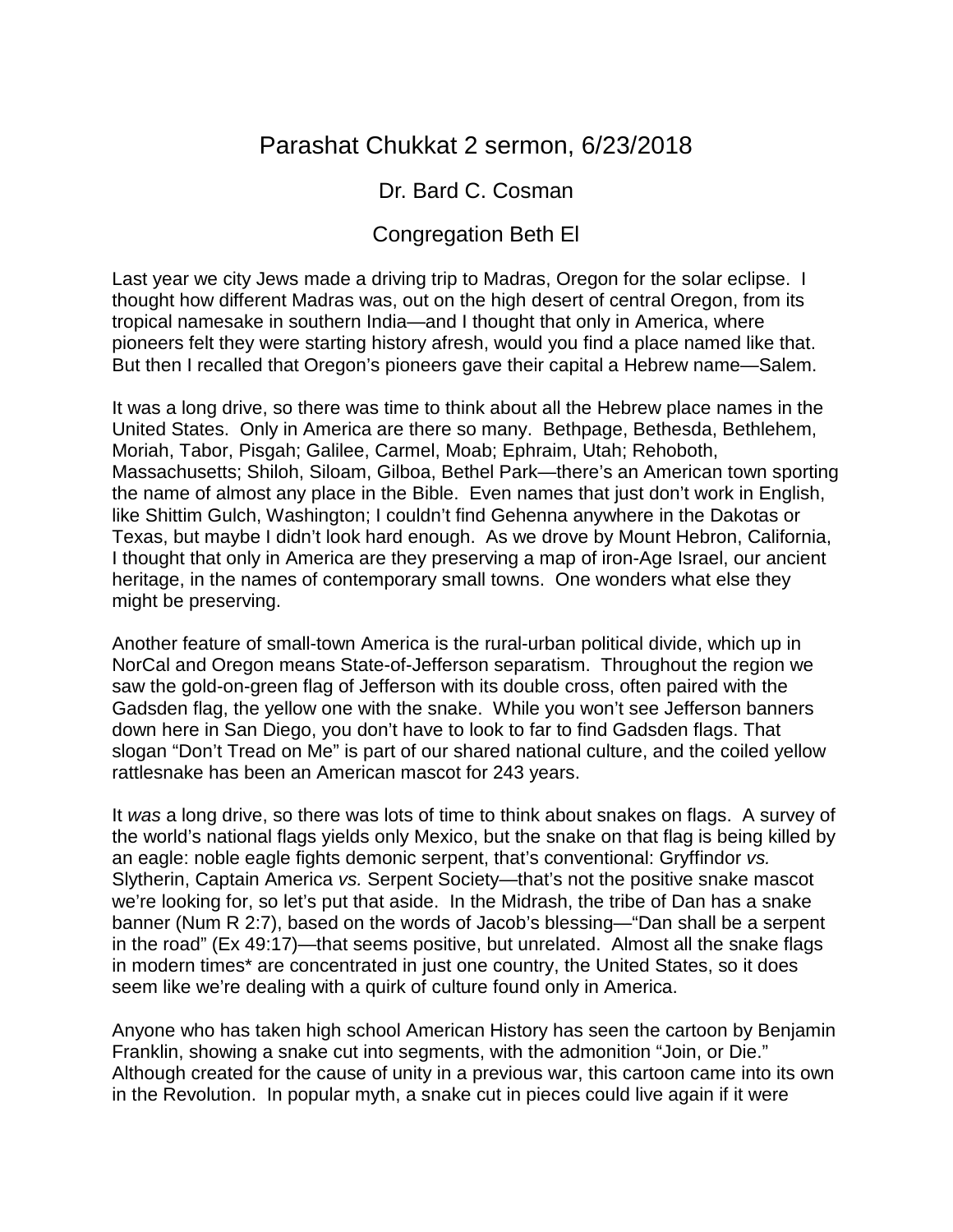reassembled, but this was a Biblically literate Ben Franklin cartooning for a Biblically literate audience, and there is only one snake cut into pieces in the Bible. That is in the Book of Kings (II Kings 18:4), where Hezekiah brakes in pieces "the brasen serpent that Moses had made."

Clearly something powerful would re-emerge if you put that serpent back together, so- what was that brazen serpent? In Parashat Chukkat, today's Torah reading, on page 889, (Num 21:6-9), we see the children of Israel on the verge of entering the Land. Previously they were protected by clouds of glory, provided for the merit of Aaron, which kept poisonous snakes away. But Aaron has just died, and the serpents which have been patiently sharpening their fangs outside the Israelite camp now show up all at once, and there is a plague of snakebite.

Moses asks his Advisor what to do, and Hashem says "*'asah l'cha saraf v'sim oto alnes*"—"make for yourself a poisonous snake and put it on a *nes*." What does G-d mean by *nes*? It means miracle, as in the *nun* on the dreidel: *nes gadol*. But *nes* also means sign, signpost, emblem, banner, flag, or flagpole: anything one looks up at and draws inspiration from. At the end of today's service we'll sing, in "Adon Olam," *v'hu nisi*, meaning "G-d is my banner or flag." So the thing that Moses makes is a *nes nachash*, a snake flag, or snake standard.

Moses makes the snake out of copper. Possibly because he sees the root similarity of the word *nachash* (snake) with the word *nechoshet* (copper or bronze). Or, according to Abarbanel, it was the right color: copper made for a realistic image of the Holy-Land equivalent of the copperhead, which lives only in America—but desert-camouflaged snakes are the same color the world over.

The result of Moses's efforts can thus be called *nes nachash han'choshet*, or 'copper snake standard,' but it usually goes by the name that Hezekiah called it when people were starting to worship it as an idol. He called it *nechushtan*, a diminutive form meaning "little copper thingy." The anti-idolatry crusader first dissed it verbally, then chopped it in pieces physically--presumably with a kosher shovel.

The Rabbis applaud Hezekiah for destroying the *nechushtan*, but they also endorse Moses's action in creating it*—*after all, he made that 'graven image' on G-d's direct order, so it can't be idolatry. Moses's non-idol eventually became an idol-by-usage, so then it had to go. But the original creation of the *nechushtan* does make some commentators uneasy; the Mishnah has to defend Moses against the implication of idolatry by asking, rhetorically, "Did the copper serpent kill or bring life? [No,] rather, when the Jews looked upwards, and subjected their hearts to Hashem, [then] they were healed" (BT RH 29a).

In any case, the Jewish life of the *nechushtan* is just those two episodes and some unmentioned centuries in between: Moses makes it, snakes go away, *nechushtan* goes into storage, but then it becomes an idolatry magnet, and Hezekiah breaks it up. End of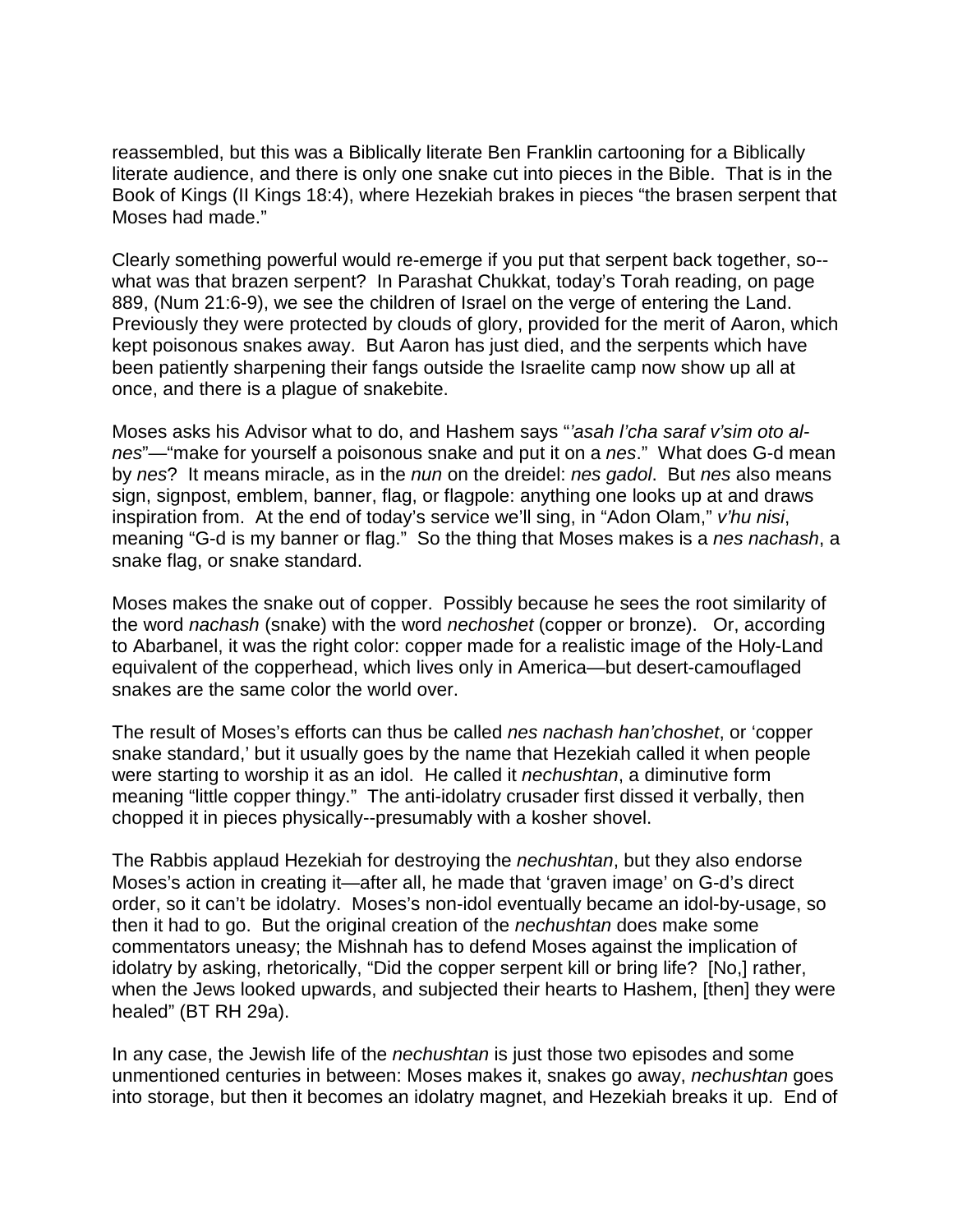story from a Jewish standpoint…but then our Christian cousins come on the scene, and we are going to have to delve a bit further into Christianity than we usually do in synagogue, to understand the persistence of the Jewish *nechushtan* in America. In the Gospel According to John (3:14), Jesus makes the *nechushtan* the precursor of the cross: "Like the brazen serpent raised by Moses, the Son of Man will be raised up…" And the voluntary nature of Moses's snakebite therapy—people could choose to be cured or not, by gazing at the *nechushtan* or looking away--fit perfectly into the Christian message of personal faith in the crucifixion for remission of sin. Even the analogy between snakebite and sin was covered: since the Devil was "that old serpent" (Rev 12:9), a sinner 'bitten by the serpent' could raise his eyes to the cross, a *nes* in every sense of the word, and be cured.

This augmented retelling of Parashat Chukkat reassembled the *nechushtan,* so to speak, for a new millennium or two. And now it was in the hands of folks who were not so squeamish as us Jews about making images. You can find the *nechushtan* painted by countless nameless illuminators, and by Tintoretto, Van Dyck, Rubens, Michelangelo (on the ceiling of the Sistine Chapel, no less), and the American Benjamin West. Make a pilgrimage, as American church groups sometimes do, to Mount Nebo—not the one in Utah, and not Mount Nebo, Arkansas—I mean the one in the Kingdom of Jordan, the place from which Moses could view the Promised Land, and you'll find a monumental 20-foot bronze *nechushtan* by the Christian sculptor Fantoni. And, pulled along by Christian artistic traditions, 20<sup>th</sup>-century Jewish artists like Leon Kossoff and Marc Chagall also drew or painted the *nechushtan.*

This interplay of ideas between Jews and Christians is interesting to consider, and it works in both directions. Let's think, in American terms, what it meant to the sedentary, relatively urbanized Jews during that period of at least 5 centuries that the *nechushtan* held an honored place in the Temple, perhaps being trotted out on special occasions. Like a ship's bell from the *Mayflower* or a wagon wheel from the Oregon Trail, the *nechushtan* was a precious relic of the critical, formative period, that pioneering journey that defined us as a people—our 40 years in rattlesnake country, so to speak.

And then back to modern history: let's think of the Americans as Jews. 18<sup>th</sup>- and 19<sup>th</sup>century Protestants saw the books of Exodus, Numbers, and Joshua as the script for the American drama. Ben Franklin and Thomas Jefferson argued which scene belonged on the Great Seal of the United States: Franklin wanted the crossing of the Red Sea, while Jefferson opted for the Israelites in the desert. Later, Manifest Destiny was understood by contemporary writers as a continent-wide application of the book of Joshua. And whenever a new group of Americans showed up, they revived and rehearsed the same Bible stories: think of the African-American cultural emphasis on the Exodus, or the Mormons' crossing the American Desert toward their 'Zion,' led by their latter-day Moses. *Now* we can look at the American landscape, dotted with Hebrew place names, and we can see that the pioneers were *not* starting history afresh; rather, they saw themselves recapitulating the Israelites' journey to and conquest of the Land. Americans have always thought of themselves as an exceptional, even a chosen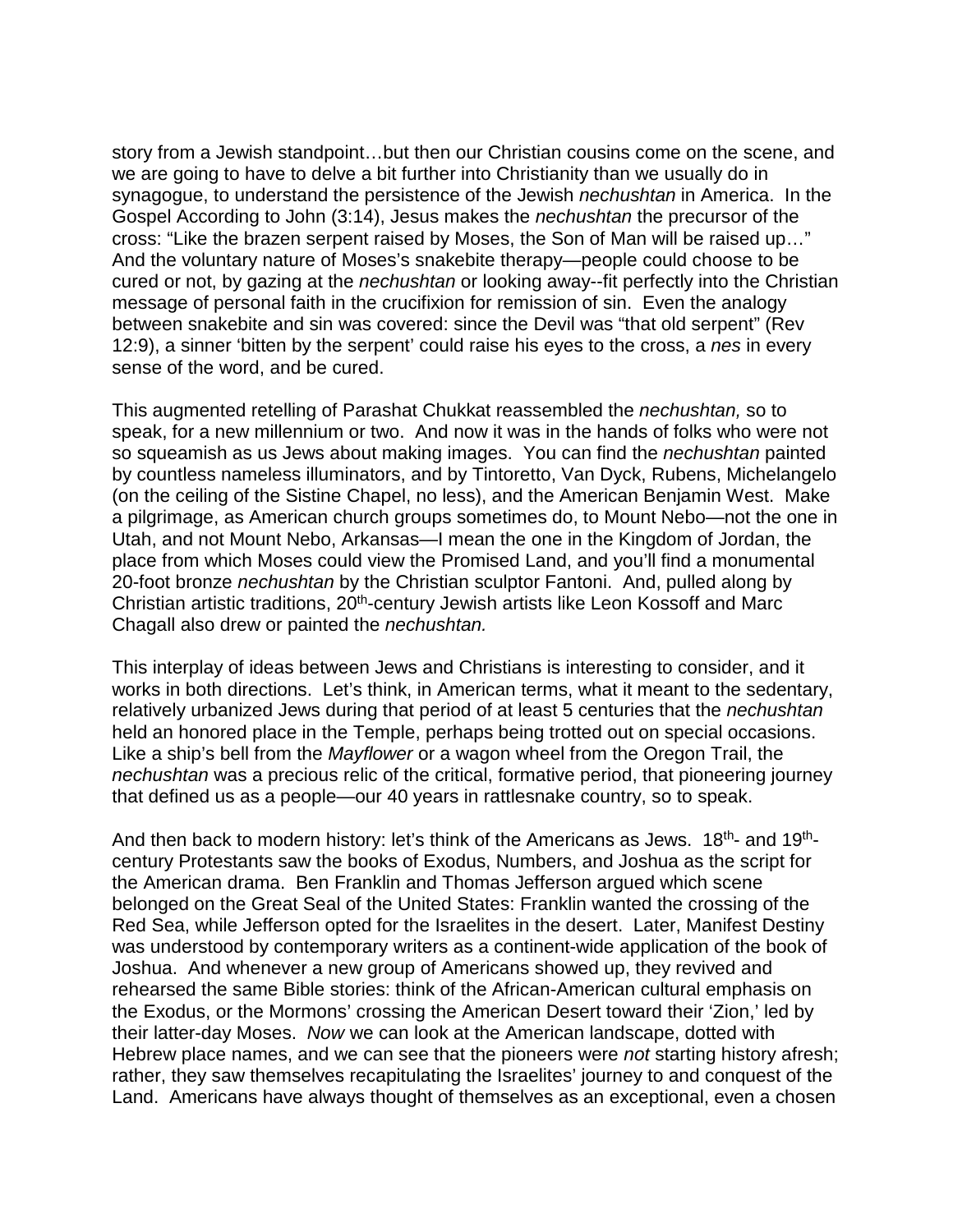nation, and we have often described this as a promised continent: we have often said that what we're building here can be done only in America.

And in the light of that American exceptionalism, we can now finish making sense of the only-in-America tradition of snake flags. In the Revolutionary period, anything unique to North America could become an emblem of the emerging nation. Thus, among eagles, the smaller, scavenging Bald Eagle, found only in America, took precedence over the more majestic Golden Eagle, which also lived in Europe. Thus, the poisonous snakes which rattled to warn potential aggressors, found only in America, seemed an apt expression of the fearlessness and fair play that ought to characterize the unjaded New World. Ben Franklin touted the rattlesnake as a national symbol for the US, describing it as "an emblem of magnanimity and true courage….she never wounds till she has generously given notice, even to her enemy."

Now Franklin was a career satirist, and even in his most earnest statements he may still be poking fun at you, or at himself. But the United Colonies were at war, and one might expect that more literal minds would take Franklin's patriotic meme and run it right up the flagpole. And as they did, they further reconstructed that Biblically potent symbol—a *nes nachash*, a snake standard—for the Biblically literate American public to look up to and draw inspiration from.

From the Revolution onwards, the US Army has had just one creature on its seal, emblem, and flag: no eagle but a rattlesnake, holding a scroll reading "This We'll Defend." The US Navy has its own rattlesnake flag, the 'First Navy Jack,' purportedly dating to the Revolution. And the complete package, the one taught in the schools and perennially popular with protesters of all political stripes, is the Gadsden flag of 1775, a coiled yellow rattlesnake on a yellow field, and the inscription "Don't Tread on Me."

What makes this the exemplary snake flag? The pithy slogan, the drama of the serpent ready to strike, and the very odd color. About that color: viewing the Gadsden flag in the context of other American emblems, its yellowness stands out as an anomaly in a sea of red and blue. Even broadening the context to all the flags in today's world, yellow is a distinctly unpopular color, with only one out of 195 national flags being majority yellow.<sup>\*\*</sup> Back in the 18<sup>th</sup> century, the symbolism of yellow was migrating from  $16<sup>th</sup>$ -century jealousy to  $19<sup>th</sup>$ -century cowardice, neither one particularly auspicious. The explanation is of course to be found in the Biblical literacy of the flag's designer and target audience: to make it a "brazen" serpent standard, a *nes nachash han'choshet*, it had to be the color of brass. Yellow was Col. Gadsden's logical choice.

You might ask how *nechoshet*, which means copper or bronze, came to be mistranslated as brazen, or made of brass. That's explained by changes in the English language. In the English of the King James Bible, from 1611, the words 'brass' and 'brazen' meant any copper alloy, including what we today call bronze, so it was a legitimate translation for *nechoshet*. But by 1775, when Gadsden put up a *nechushtan* for the modern age, the word 'bronze' had recently entered English language to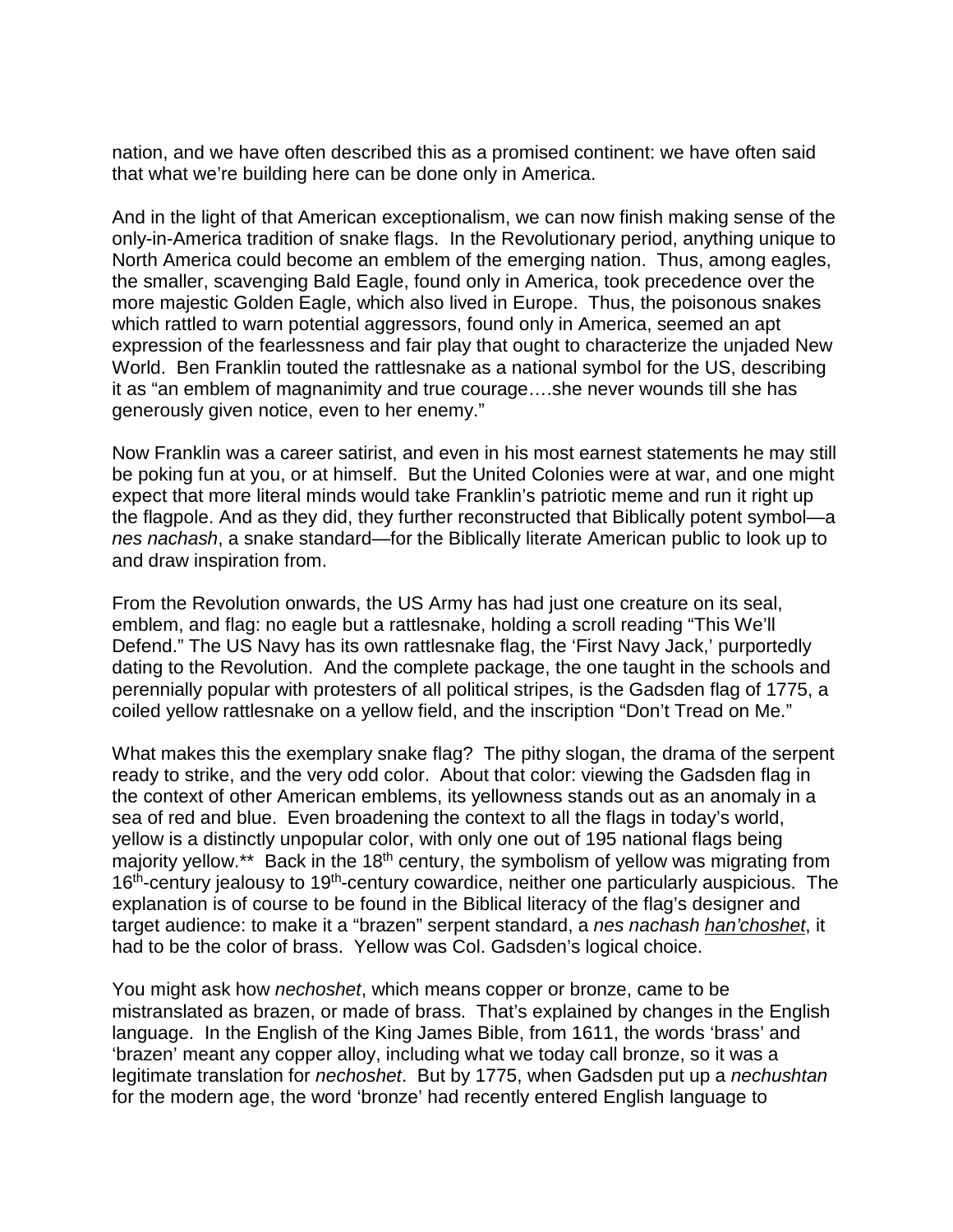describe the brown alloys, and the old word 'brass' had come to mean just the yellow ones. Hence the yellow snake flag we've inherited.

In case you think this whole thesis about the persistence of the *nechushtan* only in America is just a product of highway hypnosis from a too-long driving trip, let me summarize it and offer one more nugget of evidence. I think we can say that in the 18<sup>th</sup> and 19th centuries, *all* the American snake standards--and there were many, including Franklin's "Join, or Die" and the Army and Navy flags--were designed as, and understood by viewers to be, echoes of Moses's divinely commanded snake-on-a-stick from Parashat Chukkat*.* Further, that the most famous and long-lived of the snake standards, the yellow Gadsden flag, derived its cultural mojo from hewing even more closely, in color as well as design, to its Book-of-Numbers model, the *nes nachash han'choshet.* And that, for the Protestant Christians of the era, these *nechushtan*  analogs drew further power from prefiguring the most potent Christian symbol of all, the cross.

Now if all that were true, one would expect that some variant of the American snake standard would more clearly speak its connection to the crucifix, with some kind of overt analogy between serpent and Savior. The proof-text for this is an obscure member of the snake-flag family, the 1861 state flag of secessionist Alabama: it shows the nowfamiliar brazen-colored serpent and the Latin motto *Noli Me Tangere*, or "Don't touch me." At first this seems like a Latinization of "Don't tread on me," but *Noli Me Tangere* is also exactly what the resurrected Jesus said to Mary Magdalene, in the Vulgate Gospel of John (20:17). This snake flag is thus a defiant political standard, an overt affirmation of Christianity, and a faithful *nechushtan* all in one, showing the affinities of the snake flag family most clearly.

It's a long drive from the Mizpah of Minnesota to Ascalon, Georgia, and another long drive from Beersheba Springs, Tennessee to Jerusalem, New York. For the urbanized American Jew, it's instructive to travel the backroads of this land of power and glory, this land unique in its resonance with the Jewish people, unique its hospitality to the Jewish people. You may not find Jews in all those small towns, but you'll find plenty of Zionists. And in all those places, when Americans want to protest something they view as tyranny, they hoist on high their best  $18<sup>th</sup>$ -century approximation of the Bronze-Age *nechushtan*--our ancient heritage. Only in America!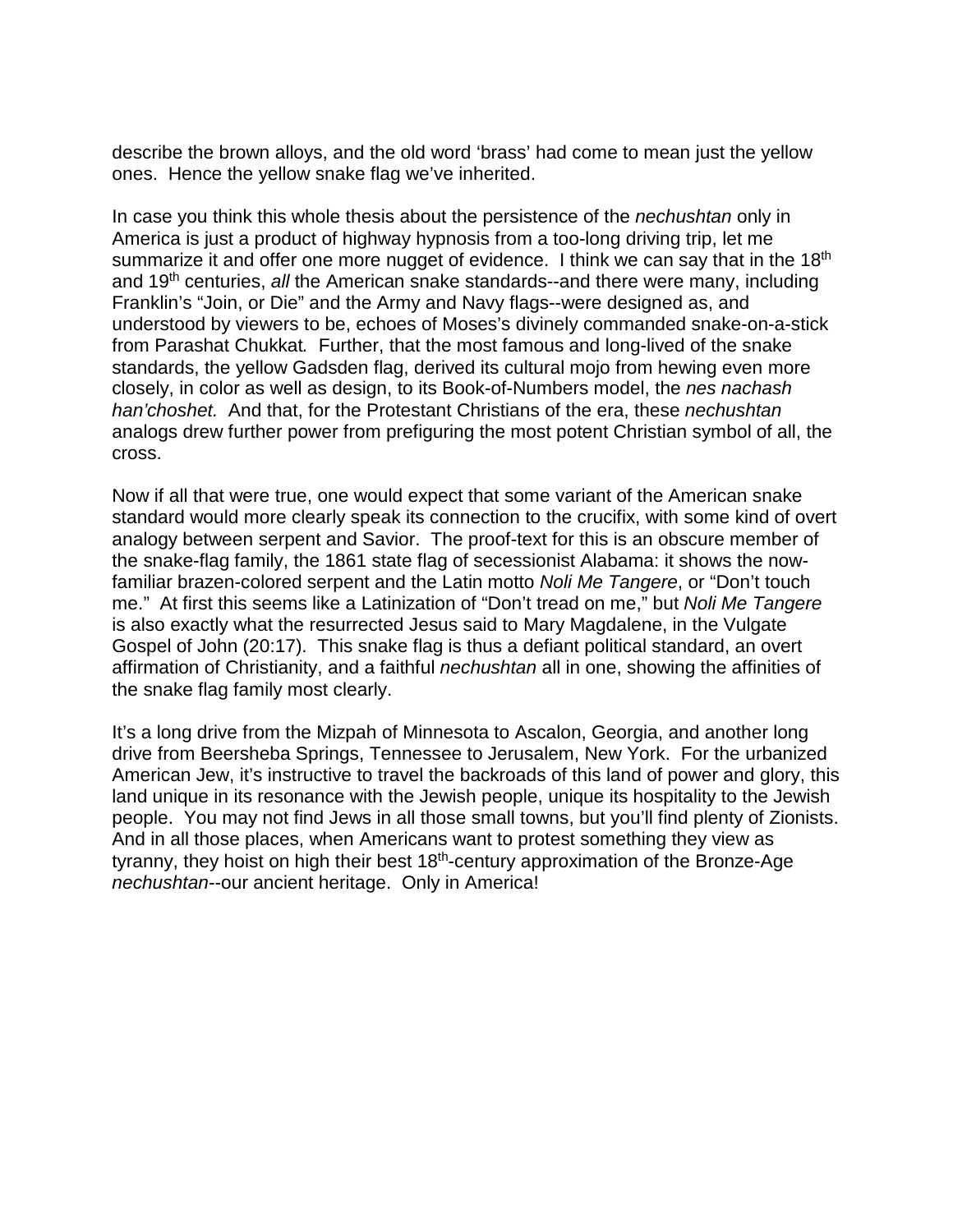Footnotes for purists, not part of the sermon:

\* Except the Martinique/St. Lucie gendarmerie flag of 1766.

\*\* Brunei Darussalam. And one state, New Mexico. But compare blue, red, green, black, and white, locally and worldwide.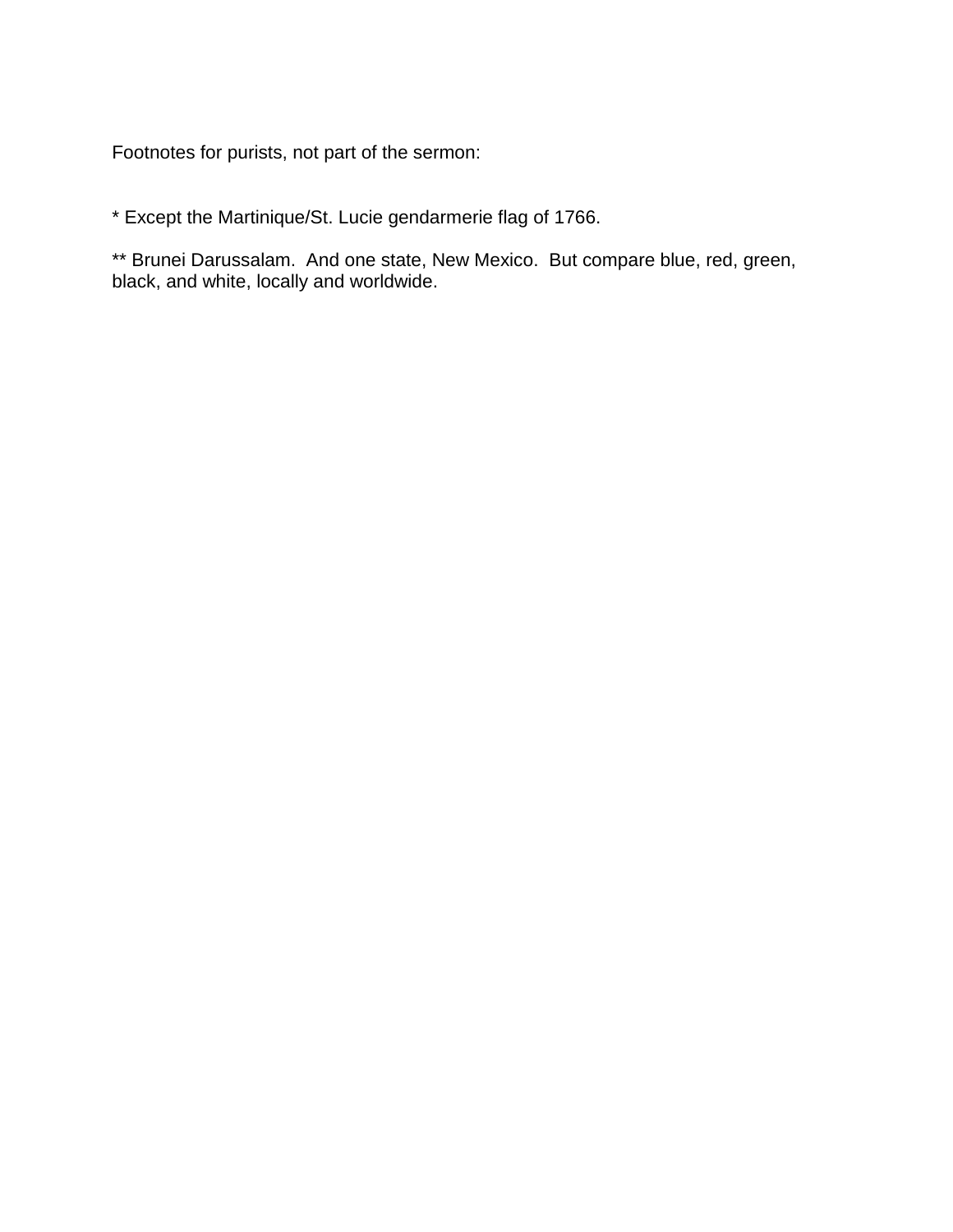#### **Handout**

#### **Numbers 21:9**

וָחָי ,הַנְּחֹשֶׁ ת נְחַ שׁ-אֶ ל וְ הִ בִּ יט אִ ישׁ-אֶ ת הַנָּחָ שׁ נָשַׁ �-אִ ם ,וְ הָיָה ;הַנֵּס-עַל מֵ הוּוַיְשִׂ ,נְחֹשֶׁ ת נְחַשׁ מֹשֶׁ ה וַיַּעַשׂ **ט JPS, 1985:** Moses made a copper serpent and mounted it on a standard, and when anyone was bitten by a serpent, he would look at the copper serpent and recover.

**KJ, 1611:** And Moses made a serpent of brass, and put it upon a pole, and it came to pass, that if a serpent had bitten any man, when he beheld the serpent of brass, he lived.